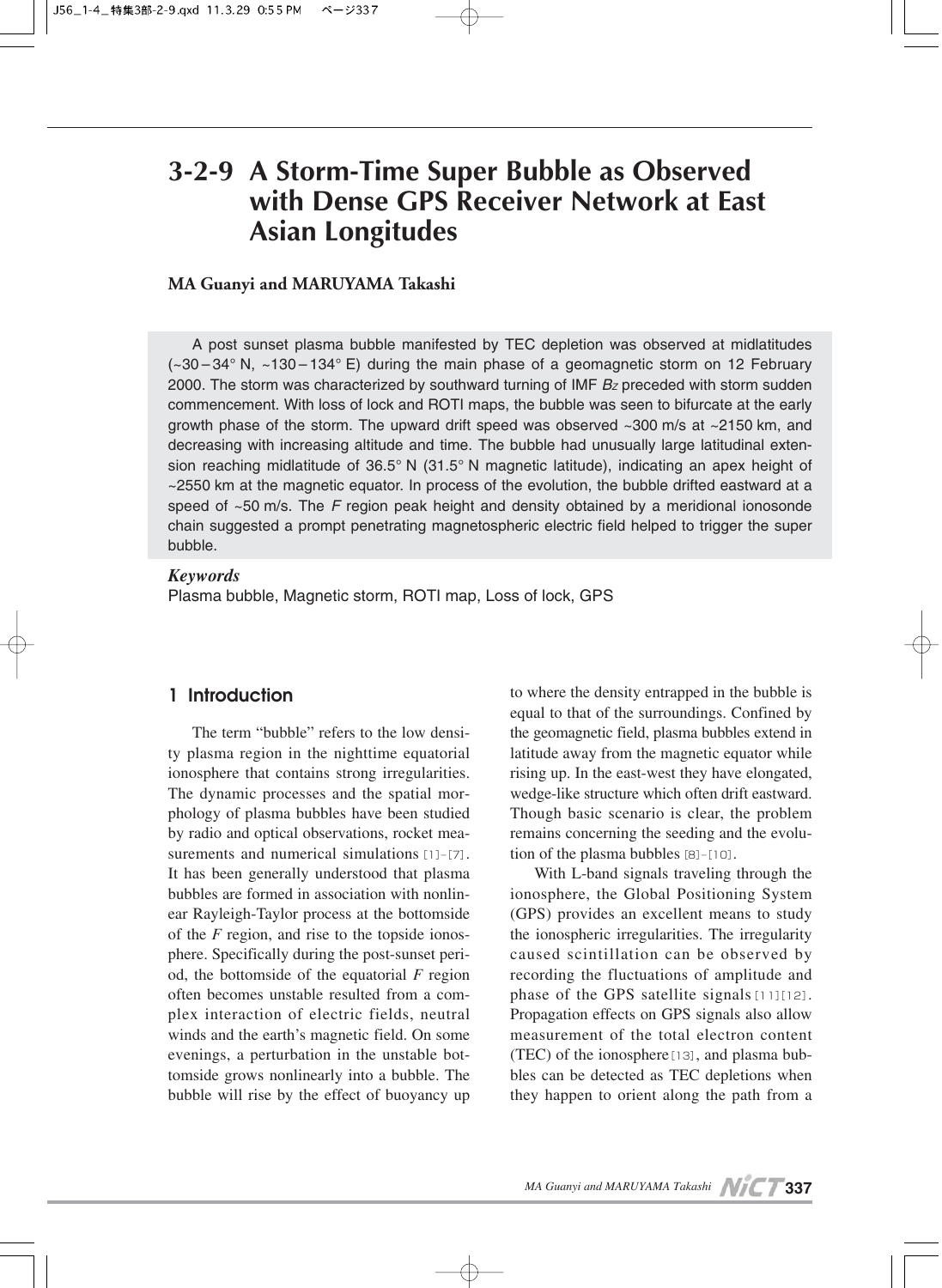GPS satellite to a GPS receiver<sup>[14]</sup>. Furthermore the rate of change of the TEC, termed ROT, and the rate of TEC index based on the standard deviation of ROT, termed ROTI, have been utilized to investigate the irregularities since these parameters characterize phase fluctuations of the GPS signals due to the effects of ionospheric irregularities[15]–[17]. As the GPS can be used for various purposes, the ground-based GPS receivers and hence networks have been increasingly set up worldwide. This enables studies of the ionosphere on a large regional or global scale. Time evolution and spatial structure of plasma bubbles can be examined in detail [16].

A dense GPS Earth Observation Network (GEONET) has been set up in Japan since 1994. It consists of more than 1200 dual frequency GPS receivers[18]. In the last few years, midlatitude ionospheric events have been studied by using observations from GEONET[19]–[21]. Recently, a statistical study of ionospheric irregularities was made with GEONET ROTI (> 0.1 TECU/min), and two-dimensional ROTI maps were shown on the night of 12 February 2000 when a geomagnetic storm was preceded [22]. Here a different aspect of the same event is presented with the same GPS network. A stormtime equatorial bubble is found by the GEONET TEC and confirmed by the ion density measurements by the Defense Meteorological Satellite Program (DMSP) F14 satellite. A striking feature of this bubble is its mid-latitude extension. This is the first case the evolution of a bubble is examined by using GEONET ROTI. The ROTI map made from GEONET enabled study of the irregularities on much larger scale than any other observation means.

## **2 Observations**

Each receiver of the GEONET provides the carrier phase and pseudorange of the dual frequency GPS signals at 30-s intervals. The ionospheric TEC from a GPS satellite to a GPS receiver can be obtained from the differences

between pseudoranges or phases of the two signals. Using around 300 GPS receivers selected homogeneously from GEONET, the TEC over Japan is calculated with a temporal resolution of 15-min and a spatial resolution of  $2^{\circ} \times 2^{\circ}$  in longitude and latitude [23]. ROTI maps were made from phase measurements by the same receivers used for TEC calculation and by projecting the ROTI values on the Earth from the ionospheric pierce point at 400 km altitude. A relative slant TEC was first obtained from the differential phase at 30-s intervals. Then ROT was determined by taking the difference between the slant TECs at two successive times. The ROTI is defined as the standard deviation of ROT, given by  $\sqrt{\langle \text{ROT}^2 \rangle - \langle \text{ROT} \rangle^2}$  for each 5-min interval[16]. When calculating TEC and ROTI, only data from those satellites whose elevation angle was larger than 30° were used, to reduce multi-path effects.

When the irregularity has strong density variation, a GPS receiver could not track the fluctuation of the GPS signal passing through. This is often referred to as loss of lock. Here, loss of lock is used to represent the existence of the irregularities.

DMSP are sun-synchronous polar orbiting satellites. They were launched to investigate the Earth's environment from an altitude of  $\sim$ 840 km to  $\sim$ 880 km. The ion density they measured provides a direct means to identify plasma bubbles.

Another set of data is from a chain of ionosonde observations at Okinawa (26.3° N, 127.8 $^{\circ}$  E; 20.7 $^{\circ}$  N magnetic latitude), Kokubunji (35.7° N, 139.5° E; 30.0° N magnetic latitude) and Wakkanai (45.4° N, 141.7° E; 40.5° N magnetic latitude) in Japan. The ionospheric critical frequencies,  $f \circ F_2$ , and the maximum usable frequency for a 3000 km range, *M*(3000)*F*2, were manly scaled from the ionograms. Then the maximum electron density,  $N_mF_2$ , can be obtained by  $N_mF_2 = 1.24 \times$  $10^{10}$  *foF*<sub>2</sub>. And the height of the *F* peak was estimated from an empirical formula  $h_mF_2$  =  $-176+1490/M(3000)F<sub>2</sub>$ [24].

Data used to describe the geomagnetic conditions are, the interplanetary magnetic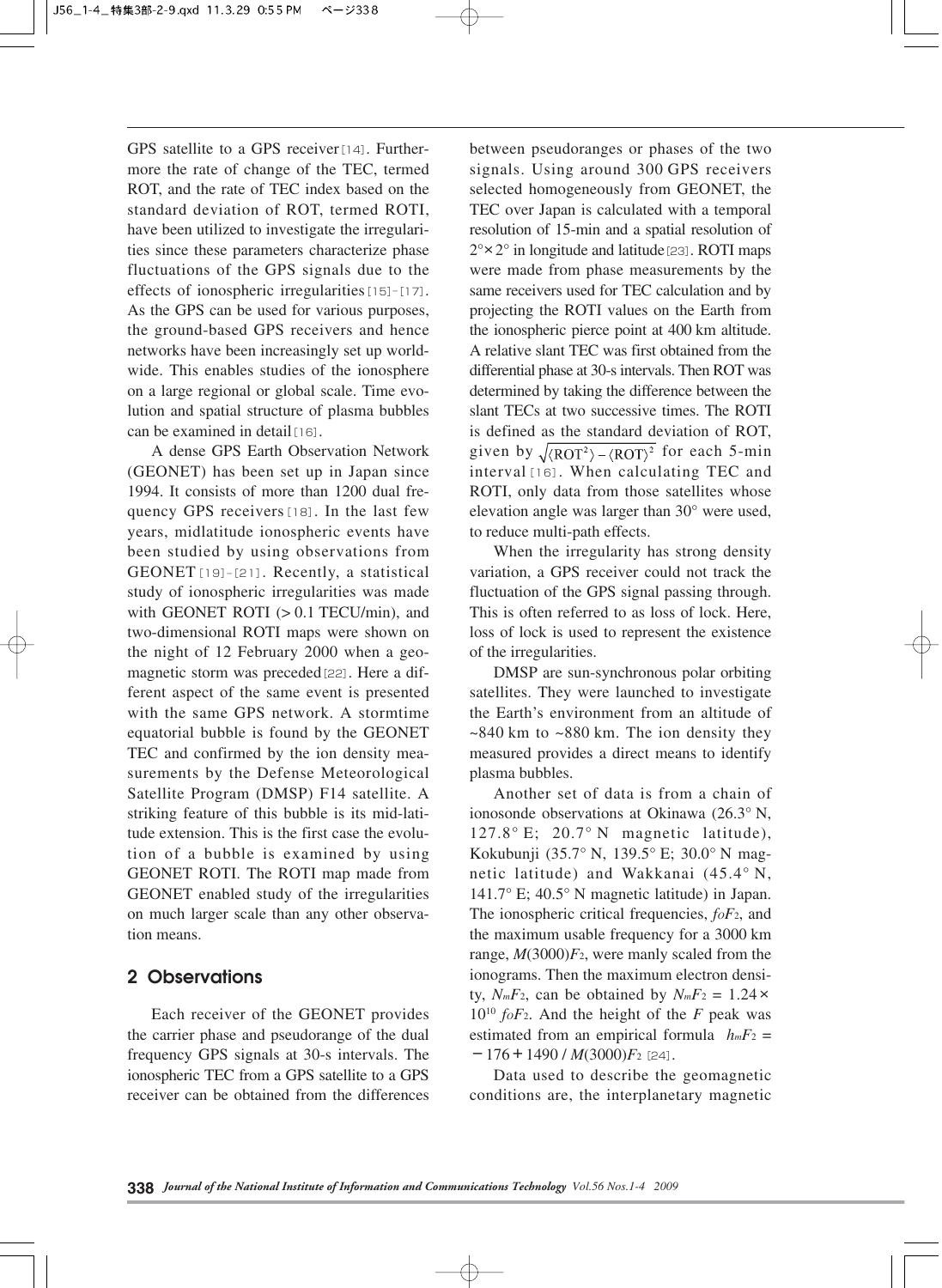field (IMF) *BZ* component observed by the Advanced Composition Explorer (ACE) spacecraft, the longitudinal asymmetric index *ASY-H* and the symmetric index *SYM-H* of the ring current, and the geomagnetic index *Kp*. The *ASY-H* is a good indicator of the auroral substorm activity, and the *SYM-H* is essentially the same as the *Dst* index.

#### **2.1 Geomagnetic storm**

An SSC, associated with IMF *Bz* changes, signaled the onset of a magnetic storm at 2353 UT on 11 February 2000, as indicated by its signatures in the *ASY-H/SYM-H* and *Kp* indices in Fig. 1. About 8 hours later at 0800 UT on 12 February, the IMF *BZ* turned southward abruptly. The magnetic field started to decrease monotonously, with rate of change of, –95 nT/hr for 0835–0904 UT, and –144 nT/hr for 0953–1008 UT. It reached its maximum depression of –165 nT in 4 hours at 1200 UT, when the IMF  $Bz$  turned northward. Though the IMF *BZ* turned southward again a few minutes later, the storm was not enhanced as shown by the geomagnetic indices.

#### **2.2 Stormtime plasma bubble**

Equatorial plasma bubbles can be detected as TEC depletions. Figure 2 gives the TEC at low and mid-latitudes for the day of 12 February 2000 (dots connected with line). The solid lines are taken as a reference, which represent the average TEC for the previous quiet days. Corresponding to the storm, an enhancement of TEC was observed around 0800 UT and lasted for about 16 hours on 12 February. It is noticeable that the TEC increased further and maintained its higher level from 1030 to 1500 UT. Within this period an apparent TEC depletion appeared at  $(31° N, 131° E)$  and its nearby area, as indicated by dashed vertical lines from 1115 to 1315 UT in Fig. 2. The



The IMF BZ was plotted with a time delay of 50 min to account for the propagation of the solar wind from L1 point to the magnetosphere at the measured speed of ~500 km/s.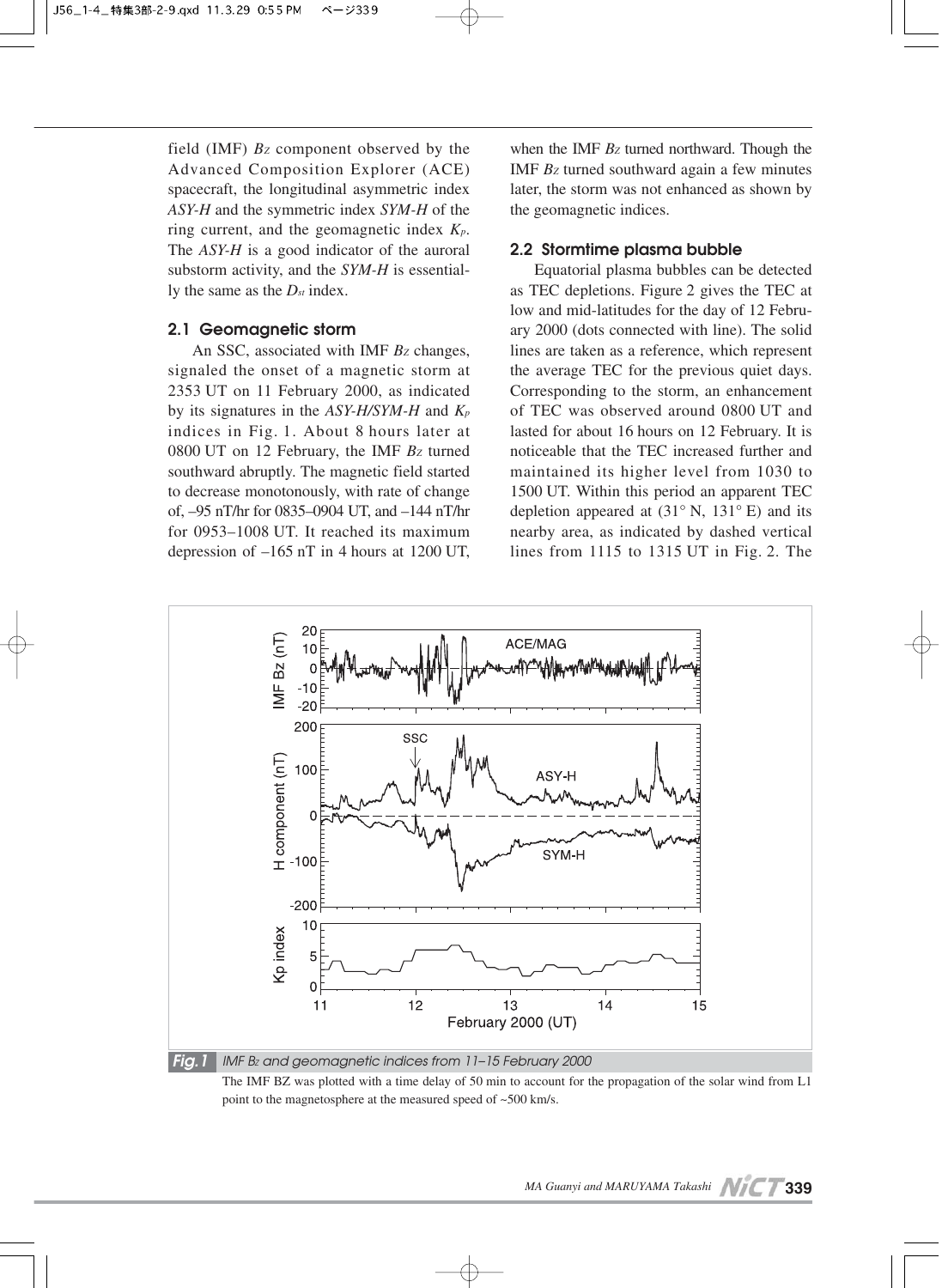depletion can be as large as 30 TECU less than the background. Meanwhile, DMSP F14 happened to overfly the TEC depletion region. As shown in the bottom panel of Fig. 2, it recorded ion density (*Ni*) depletions at 860 km between the magnetic equator  $(8^\circ \text{ N}, 141^\circ \text{ E})$ and a low latitude at the Western Pacific Ocean (29° N, 136° E) from 1114 to 1121 UT (thick line). This indicates that the TEC depletion was associated with an equatorial bubble. Taken as a reference, *Ni* on the previous day

when F14 made a close transit is also shown (thin line). The stormtime *Ni* was larger than the quiet one, which is consistent with the TEC observation. And equatorial anomaly developed compared with the previous day.

Data outages resulted from loss of lock were found to a few satellites for those receivers within or near the TEC depletion region. Because there were more than three GPS satellites with the sight of a GPS receiver, and the related signals propagate through



*Fig.2 Time variation of total electron content (upper panel) and latitudinal variation of total ion density as observed by the DMSP satellite (lower panel)*

Thick lines with dots are TEC derived from GEONET for the storm day of 12 February 2000. Thin lines represent reference TEC, which are averaged from 9–11 February 2000. The dashed vertical lines show the period of TEC depletion. Shown in the bottom panel is the DMSP F14 observation of ion density in the nightside equatorial ionosphere. GLAT and GLON refer to geographic latitude and longitude. Shown in parentheses are time and position parameters for F14 on the previous day.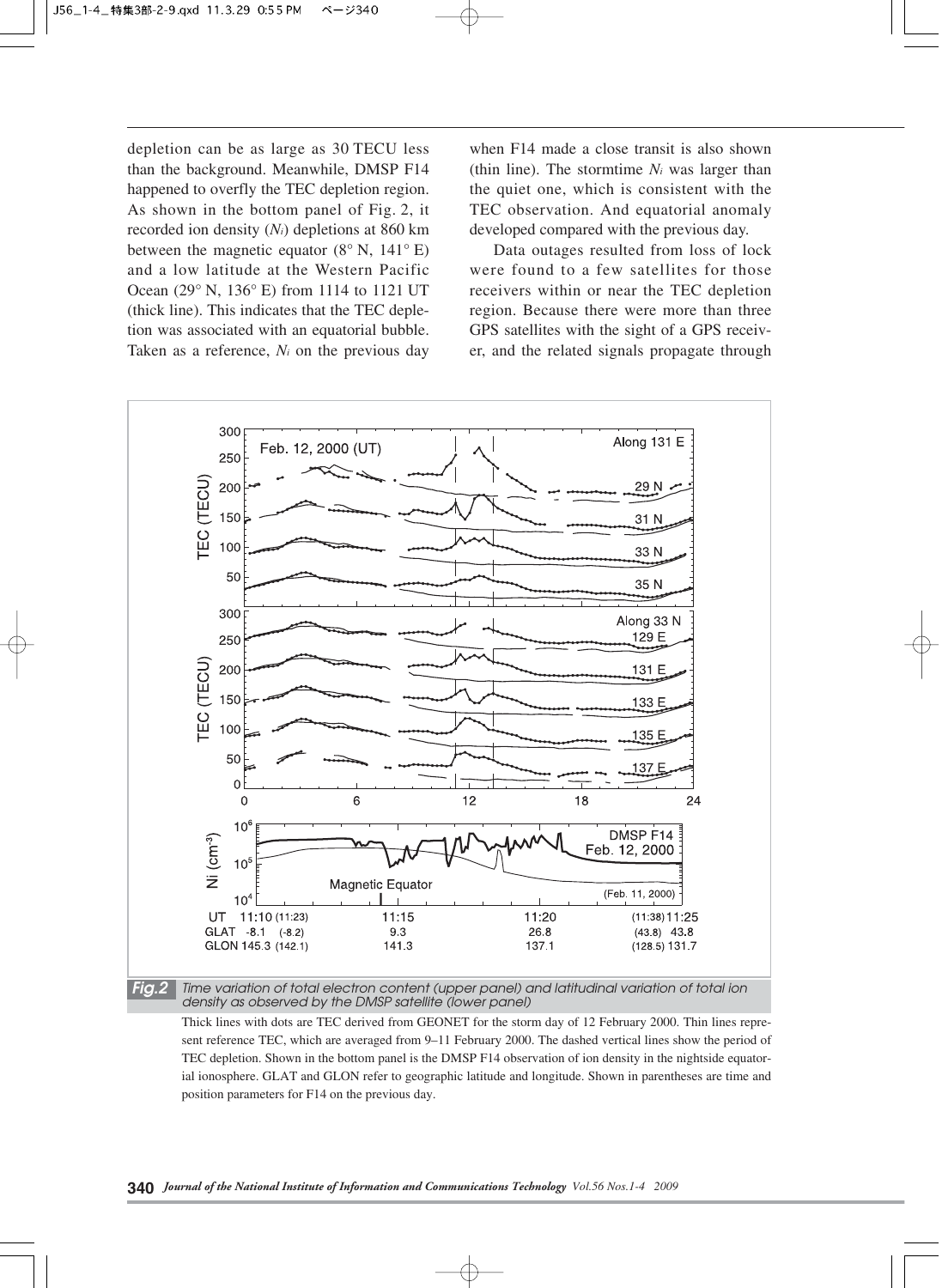different path, it did not affect the TEC derivation for those areas where dense receivers locate, which was often the case in this study.

#### **2.3 Evolution of the bubble**

For the period when the TEC depletion was observed, ROTI maps are plotted as a function of latitude and longitude from about 300 GEONET-based GPS receivers' phase measurements at intervals of 5 min. Figure 3 shows the ROTI maps at 9 different times that can represent the process of the irregularities' evolution and decadence from 1105 to 1340 UT. The color bar in the figure defines 5 levels of ROTI, with white for 0≤ROTI<0.5; light blue for 0.5≤ROTI<1; dark blue for 1≤ROTI<1.5; black for 1.5≤ROTI<2, and yellow for ROTI≥2. The red color represents loss of channel lock for a receiver-satellite pair. It can be that loss of lock occurred to both L1 and L2 signals. Here, most of the cases were loss of L2 signal lock while only pseudorange was measured for L1, which is consistent with the previous study $[25]$ .

The irregularities were first seen on the east of Okinawa between (23° N, 131° E) and

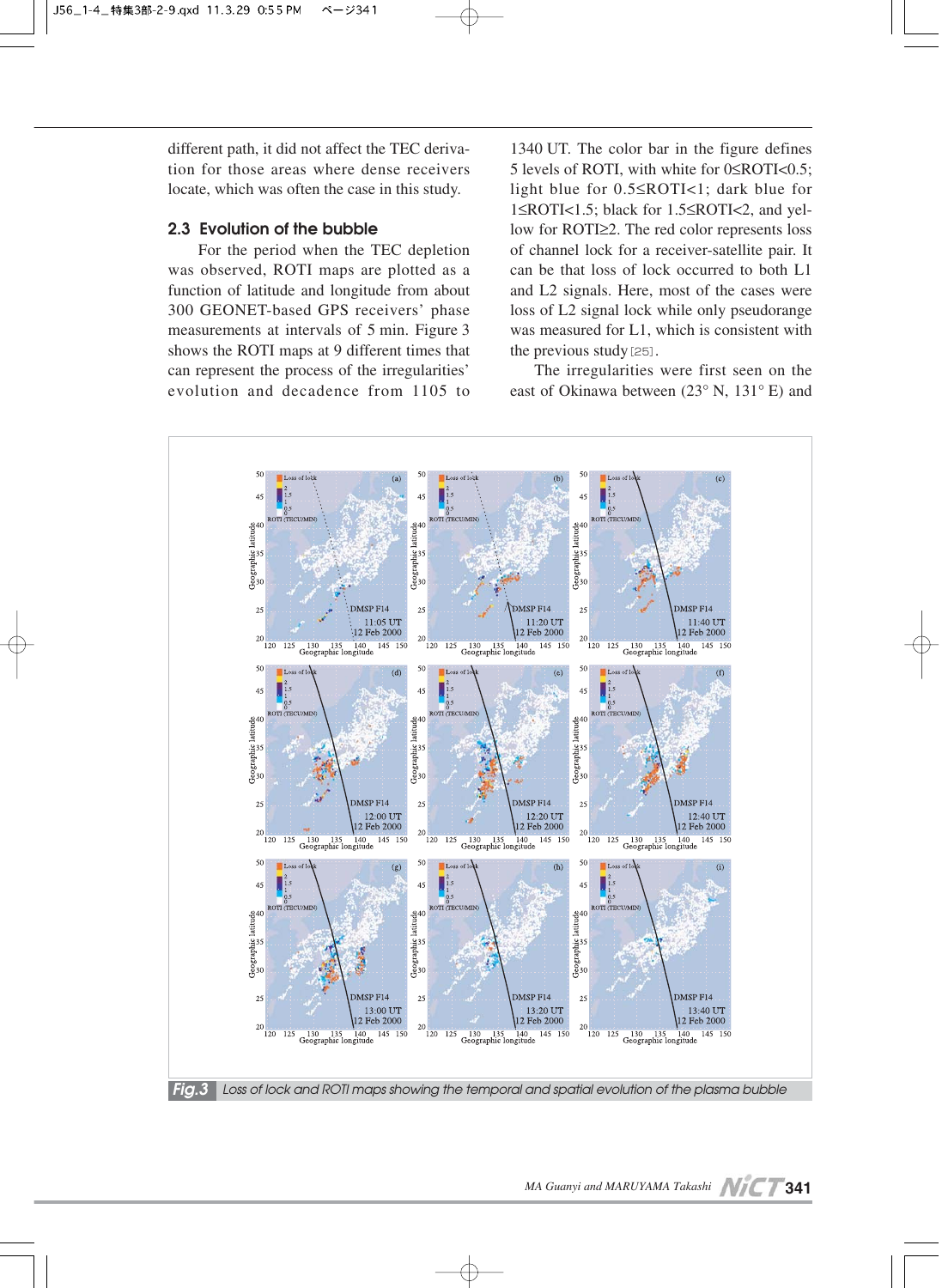(30° N, 136° E) by the GEONET around 1105 UT (Fig. 3a). The local times at these longitudes were between 1949–2009 LT. The bubble from then on expanded northward as shown in Fig. 3b. The black line shows the trace of DMSP F14, and the arrow marks its position (27° N, 137° E) at 1120 UT. The highest latitude of the irregularities was  $\sim$ 32° N, the apex height (equatorial crossing altitude, as the following Fig. 4 shows) at this time was 1800 km. As shown in Fig. 3c, it began to exhibit two separated portions at 1140 UT, which could be bifurcated branches as often reported previously. The west side of the bubble came to latitude of 34.5° N, and the east side reached 33° N. At this time the apex height is 2150 km, and the upward drift speed of the bubble mapped onto the magnetic equator was estimated to be 300 m/s from the consecutive two ROTI maps. At 1200 UT shown in Fig. 3d, the west and east sides of the bubble came to latitudes of 36° N and 33.5° N. And the apex height is 2420 km. The upward



The apex height of the bubble can be estimated by mapping the ionospheric piercing point (IPP) along the magnetic field line to the equator. Here, the IPP is the intersection of the GPS signal ray path and the thin shell ionosphere, which is shown with a line at 400 km above the Earth. The geomagnetic field is determined from the International Geomagnetic Reference Field (IGRF).

drift speed is estimated to be 230 m/s. In Fig. 3e the bubble moved further north and the west and east sides of the bubble reached latitudes of 36.5° N and 34° N at 1220 UT, respectively. The west side rose to an apex height of 2550 km. The upward drift slowed down to ~100 m/s. Small eastward drift as 50 m/s can be estimated by comparing the disturbance area at different times.

By 1240 UT (Fig. 3f), the northward expansion of the bubble stopped for the west side structure, while the east side reached 35.5° N near where Kokubunji ionosonde is located. Moreover, the bubble's zonal dimension seemed to shrink. Then the decline of the bubble continued. ROTI map at 1300 UT in Fig. 3g shows the bubble continued drifting eastward while shrinking. At 1320 UT, only the west side structure remained in the map. It is notable that loss of lock area decreased greatly (Fig. 3h). The east side structure disappeared around 1310 UT (not shown). Because the data is not available to the east of Japan, it is hard to tell the structure decayed or drift further eastward. No more loss of lock existed at 1340 UT (Fig. 3i). The west side structure shrunk to  $(35° \text{ N}, 134° \text{ E})$  with ROTI values around 0.5~1.5. Residue of the west side structure with several light blue dots (0.5≤ROTI<1) continued drifting eastward at a speed of  $\sim 50$  m/s until 1430 UT (not shown). It should be pointed out that the duration of the bubble's active state (having loss of lock), 1120–1320 UT, corresponded to the duration of the TEC depletion.

## **2.4 Evidence for an eastward electric field**

Figure 5 shows the ionospheric height  $(h_mF_2)$  variation at three ionosonde stations (upper panel) on 12 February. The maximum electron density of the ionospheric *F* region  $(N_mF_2)$  and the TEC at the three stations were also shown together, in the middle and lower panel. As indicated by the dot-dash lines, upward excursion in *hmF*<sup>2</sup> at the three stations started at around 1900 JST (1000 UT) and ceased one hour later at 2000 JST (1100 UT).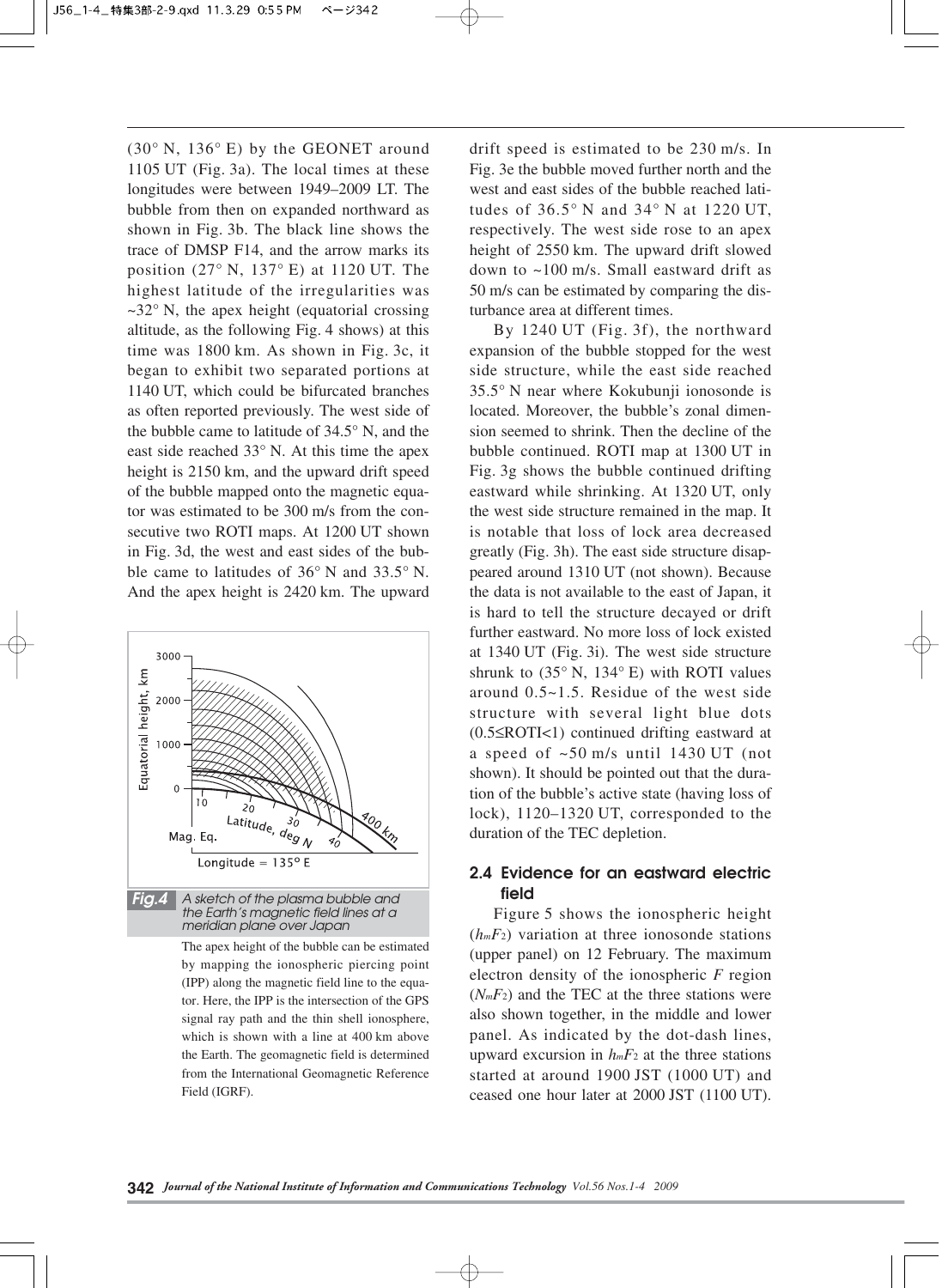The magnitude of the height increase was ~90 km at Okinawa, ~40 km at Kokubunji and ~10 km at Wakkanai. At a slightly later time after the uplifting of the *F* region, the *NmF*<sup>2</sup> at Okinawa increased greatly, as shown in the middle panel. The enhancement at Kokubunji was too small to be recognized. No change can be observed at Wakkanai. Similar results



*chain at the upper two panels*

TEC over the stations are also shown at the bottom panel. Dots connected lines are for the storm day of 12 February 2000. Taken as a reference, thin lines are the same parameters on quiet day of 5 February 2000. The dot dashed vertical lines show the period of the F region uplifting.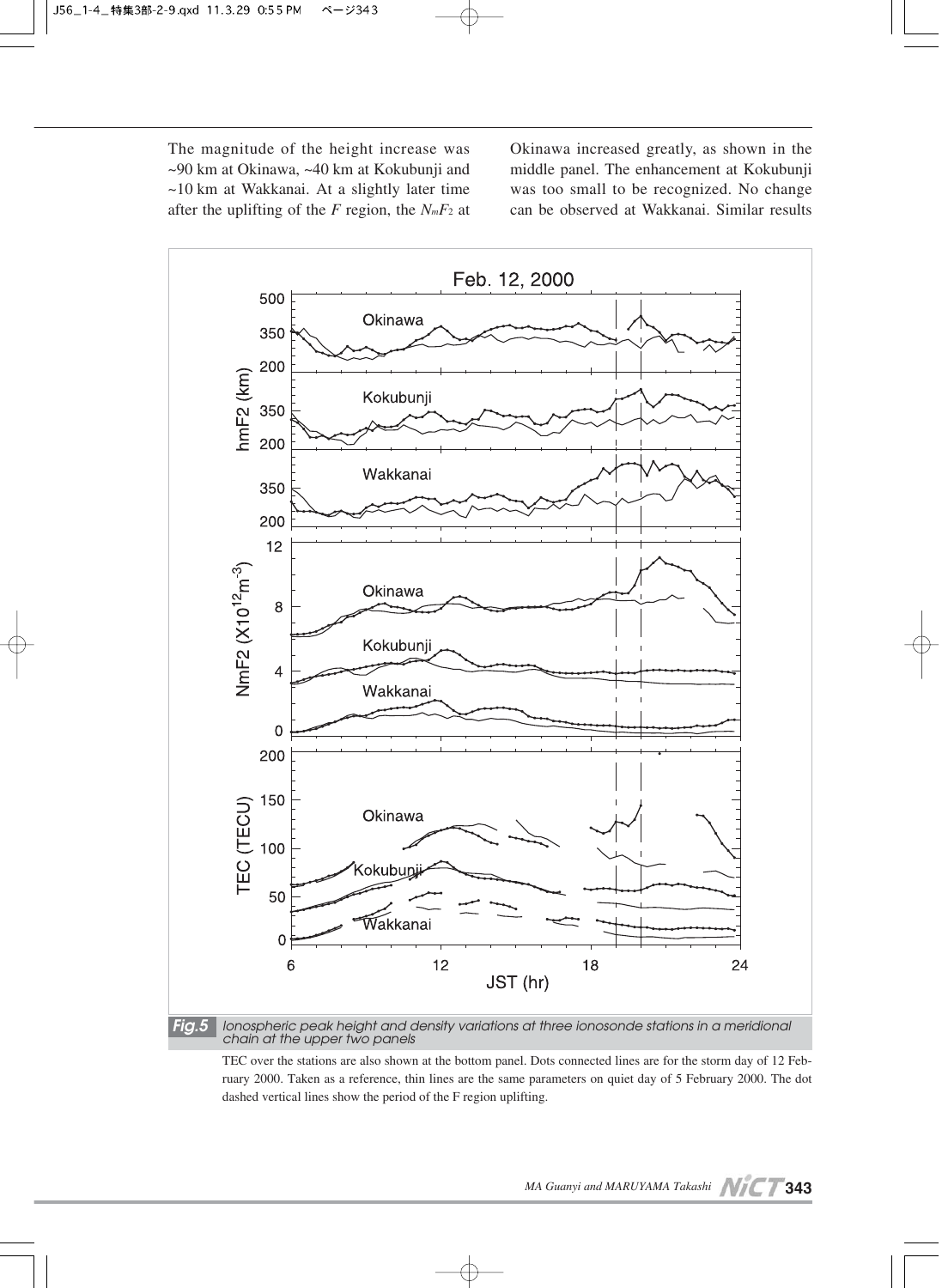can be found in TEC in the lower panel, but the TEC at Kokubunji apparently increased.

The uplifting of the *F* region and the density or TEC increase can be explained in terms of prompt penetration of an eastward electric field during the storm main phase. These ionospheric disturbances suggested that the eastward electric field imposed on the equatorial ionosphere caused the ionization anomaly to expand toward the midlatitude. From the fact that the prompt penetration occurred after sunset, it can be inferred that the TEC increase was limited in the equatorial anomaly region and a positive storm would not be formed at the high latitude[26]. The plasma bubble was observed soon after the enhancement of the eastward electric field.

It is noted that after the appearance of TEC depletion spread *F* was observed for the period of 1215–1715 UT at Kokubunji and 1130–2130 UT at Wakkanai[20]. No spread *F* was observed at Okinawa as expected. The spread *F* related irregularities at Wakkanai were not due to the equatorial bubble, and the generation of those at Kokubunji needs detailed assessment that is out of this paper's scope.

## **3 Discussion**

Equatorial plasma bubbles develop in the bottom side of the *F* region where the generalized Rayleigh-Taylor instability driven by the gravitational force and eastward electric field operates. During magnetic disturbances, the eastward electric field imposed over low latitudes can arise from (1) prompt penetration of magnetospheric electric field; (2) electric field due to ionospheric disturbance dynamo<sup>[27]</sup>. The prompt penetrating electric fields can have significant amplitudes but only for periods of about one hour, and the electric fields generated by the dynamo action of stormtime disturbance wind are proportional to the energy input into the high latitude ionosphere and have longer lifetimes<sup>[28]</sup>. The rapid change of *Dst* often signifies the prompt penetration of high latitude electric fields<sup>[29][30]</sup>. Returning

to Fig. 1, a rate of change of *SYM-H* reached  $-144$  nT/hr for 0953–1008 UT, having a good time correlation with the simultaneous uplift of the *F* region at the three stations shown in the upper panel of Fig. 5. It can be concluded that the postsunset ionospheric disturbances observed at the three ionosonde stations were caused by a prompt penetration of magnetospheric eastward electric field.

It should be noted that equatorial bubbles are not often observed at midlatitudes, bubble-like plasma depletions were reported though [10][31]. The magnetic storm induced bubble discussed in this paper reached a latitude of  $\sim 36.5^\circ$  N (31.5° N magnetic latitude), indicating an apex height of ~2500 km. During the growth phase, seen from an apex height of 1800 km, the upward drift speed varied from ~300, ~200 to  $\sim$ 100 m/s at the time 1140, 1200, and 1220 UT, decreasing with increasing altitude and time. The speeds were consistent with previous radar and satellite observations, but the apex height was much larger than previous records[32][33]. It is reasonable to name it as a super plasma bubble.

Generally, the bubble drift shows an eastward acceleration during its growth phase to approach the speed of the ambient plasma and of the background neutral wind which typically peaks around 150 m/s and 2100 LT[9][34]. The super bubble drifted slightly eastward, with a speed  $\sim 50$  m/s much smaller than that under normal conditions. A possible explanation can attribute to westward wind arising from Coriolis action on an equatorward wind which was produced by auroral heating during magnetic storms. The thermospheric circulation disturbances generate a poleward electric field[27]. This northward electric field is superimposed upon the background quiet-day drift pattern, which lowered the eastward bubble drift velocity. Actually in the upper panel of Fig. 5, the *F* region can be seen higher than the reference during the day, indicating an enhanced equatorward wind. Recently a magnetospheric disturbance induced bubble was observed in Brazilian sector to drift westward until early morning hours, and Hall electric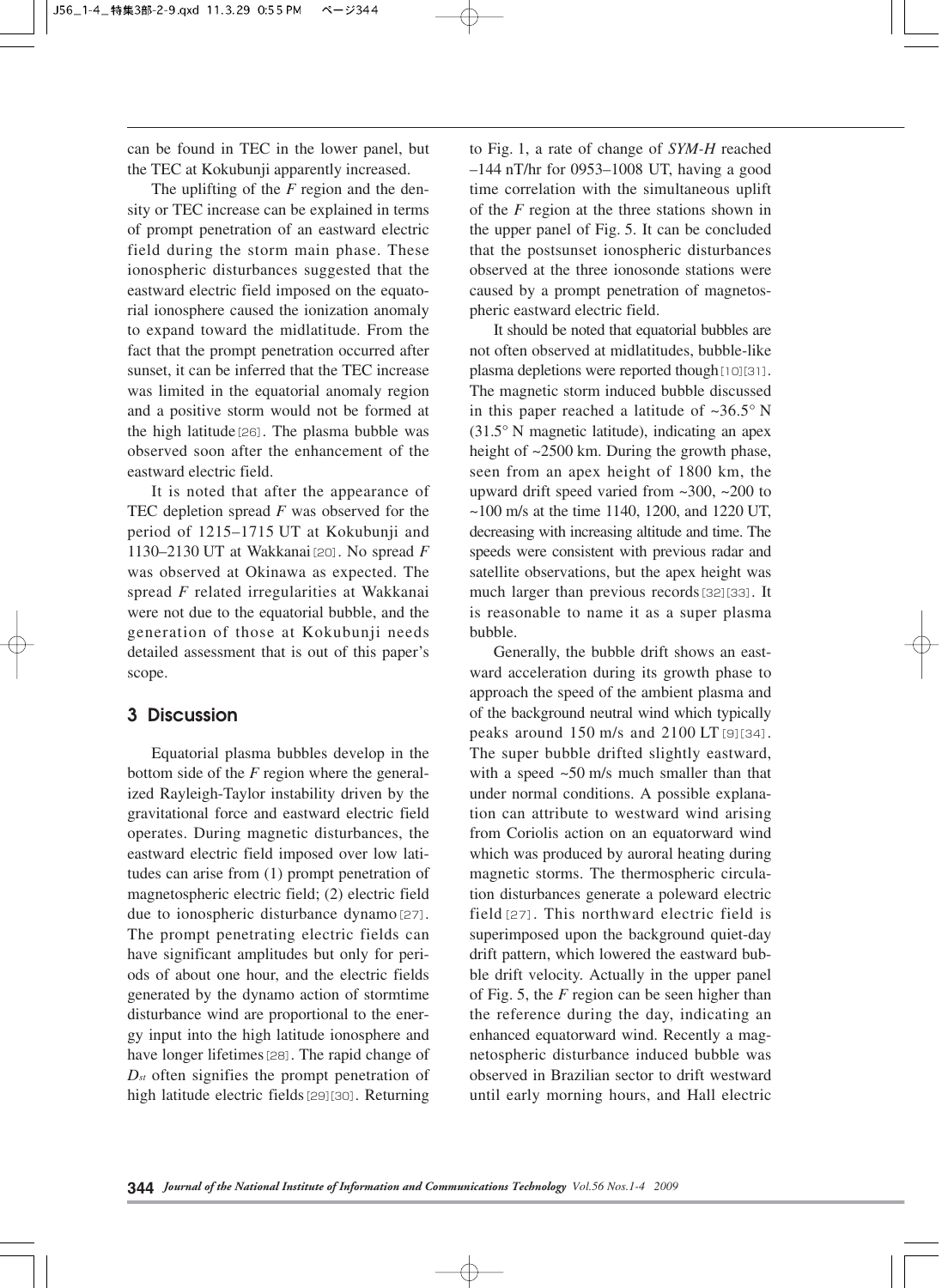field was discussed as a possible cause[9]. Furthermore, several processes are mostly likely act together to cause the bubble to drift eastward slowly. Model work and more case studies are needed to clarify the dynamics of stormtime super plasma bubbles.

# **4 Conclusion**

A stormtime premidnight super bubble development with bifurcated structure was detected with GPS loss of lock and ROTI maps derived from the observation by the GEONET. *F* region peak parameters obtained by a meridional ionosonde chain showed that the bubble was initiated by a prompt penetration of magnetospheric eastward electric field to equatorial latitude. The upward drift speed mapped onto the magnetic equator was estimated as  $\sim$ 300 m/s at  $\sim$ 2150 km, and decreasing with increasing altitude and time. The highest latitude the bubble reached was

 $\sim$ 36.5° N (31.5° N magnetic latitude), indicating an apex height of ~2550 km. In the whole evolution process the bubble drifted eastward at a speed of ~50 m/s. It is shown in the paper that the densest GPS network GEONET in the world provides a unique means to study lowto midlatitudes extended bubbles or midlatitude borne irregularities in a high resolution of time and space.

## **Acknowledgments**

Part of this work was carried out when one of the authors (GM) held a visiting scholarship in National Institute of Information and Communications Technology of Japan. Thanks are due to Maho Nakamura for scaling the ionograms. We gratefully acknowledge the Center for Space Sciences at the University of Texas at Dallas and the US Air Force for providing the DMSP thermal plasma data.

#### *References*

- 01 R. F. Woodman and C. La Hoz, "Radar observations of *F* region equatorial irregularities," J. Geophys. Res., Vol. 81, pp. 5447–5466, 1976.
- 02 J. P. McClure, W. B. Hanson, and J. F. Hoffman, "Plasma bubbles and irregularities in the equatorial ionosphere," J. Geophys. Res., Vol. 82, pp. 2650–2656, 1977.
- 03 R. T. Tsunoda, "Magnetic-field-aligned characteristics of plasma bubbles in the nighttime equatorial ionosphere," J. Atmos. Terr. Phys., Vol. 42, pp. 743–752, 1980.
- 04 R. T. Tsunoda, R. T. Livington, J. P. McClure, and W. B. Hanson, "Equatorial plasma bubbles: Vertical elongated wedges from the bottomside *F* layer," J. Geophys. Res., Vol. 87, pp. 9171–9180, 1982.
- 05 K. Shiokawa, Y. Otsuka, T. Ogawa, and P. Wilkinson, "Time evolution of high-altitude plasma bubbles imaged at geomagnetic conjugate points," Ann. Geophys., Vol. 22, pp. 3137–3143, 2004.
- 06 S. L. Ossakow, "Spread-*F* theories," J. Atmos. Terr. Phys., Vol. 43, pp. 437–452, 1981.
- 07 S. T. Zalesak, S. L. Ossakow, and P. K. Chaturvedi, "Nonlinear equatorial spread *F* the effect of neutral winds and background Pedersen conductivity," J. Geophys. Res., Vol. 87, pp. 151–166, 1982.
- 08 R. F. Woodman, "Spread *F* an old equatorial aeronomy problem finally resolved," Ann. Geophys., Vol. 27, pp. 1915–1934, 2009.
- 09 M. A. Abdu, I. S. Batista, H. Takahashi, J. MacDougall, J. H. Sobral, A. F. Medeiros, and N. B. Trivedi, "Magnetospheric disturbance induced equatorial plasma bubble development and dynamics: A case study in Brazilian sector," J. Geophys. Res., Vol. 108, 1449, doi:10.1029/2002JA009721, 2003.
- 10 C.-S. Huang, J. C. Foster, and Y. Sahai, "Significant depletions of the ionospheric plasma density at middle latitudes: A possible signature of equatorial spread *F* bubbles near the plasmapause," J. Geophys. Res., Vol. 112, A05315, doi:10.1029/2007JA012307, 2007.

*MA Guanyi and MARUYAMA Takashi* **NICT 345**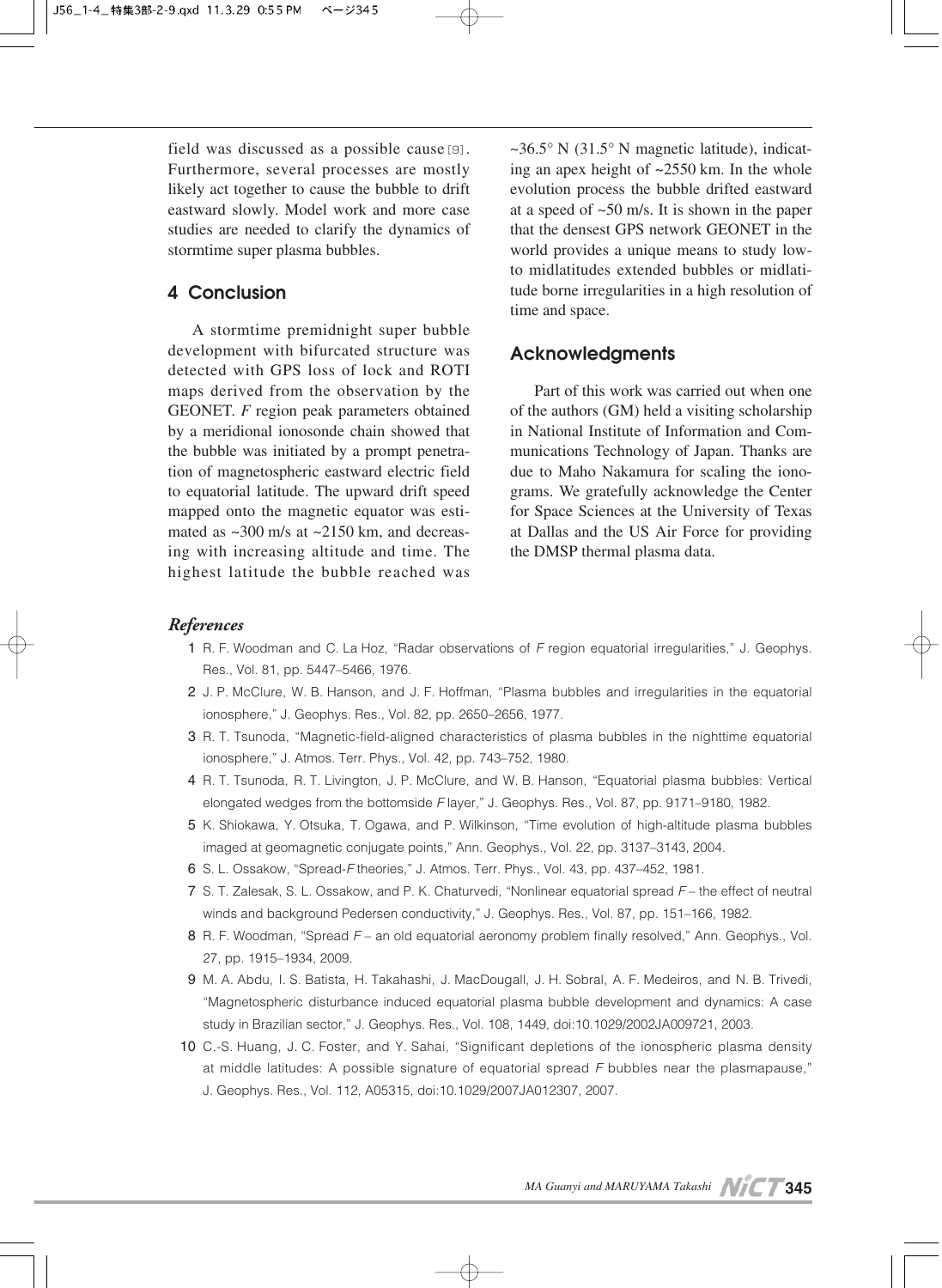- 11 A. J. Van Dierendonck, J. Klobuchar, and Q. Hua, "Ionosphere scintillation monitoring using commercial single frequency C/A code receivers," Proceedings of ION GPS-93, Salt Lake City, UT, September 1993, pp. 1333–1342, 1993.
- 12 B. M. Ledvina, J. J. Makela, and P. M. Kintner, "First observations of intense GPS L1 amplitude scintillations at midlatitude," Geophys. Res. Lett., Vol. 29, No. 14, 1659, doi:10.1029/2002GL014770, 2002.
- 13 G. E. Lanyi and T. Roth, "A comparison of mapped and measured total ionospheric electron content using Global Positioning System and beacon satellites observations," Radio Sci., Vol. 23, pp. 483–492, 1988.
- 14 C. E. Valladares, J. Villalobos, R. Sheehan, and M. P. Hagan, "Latitudinal extension of low-latitude scintillations measured with a network of GPS receivers," Ann. Geophys., Vol. 22, pp. 3155–3175, 2004.
- 15 J. Aarons, M. Mendillo, R. Yantosca, and E. Kudeki, "GPS phase fluctuations in the equatorial region during the MISETA 1994 campaign," J. Geophys. Res., Vol. 101, pp. 26851–26862, 1996.
- 16 X. Pi, A. J. Mannucci, U. J. Lindqwister, and C. M. Ho, "Monitoring of global ionospheric irregularities using the worldwide GPS network," Geophys. Res. Lett., Vol. 24, pp. 2283–2486, 1997.
- 17 S. Basu, K. M. Groves, J. M. Quinn, and P. Doherty, "A comparison of TEC fluctuations and scintillations at Ascension Island," J. Atmos. Solar-Terr. Phys., Vol. 61, pp. 1219–1226, 1999.
- 18 S. Miyazaki, T. Saito, M. Sasaki, Y. Hatanaka, and Y. Iimura, "Expansion of GSI's nationwide GPS array," Bull. Geogr. Surv. Inst., Vol. 43, pp. 23–34, 1997.
- 19 A. Saito, S. Fukao, and S. Miyazaki, "High resolution mapping of TEC perturbations with the GSI GPS network over Japan," Geophys. Res. Lett., Vol. 25, pp. 3079–3082, 1998.
- 20 Y. Sahai, K. Shiokawa, Y. Otsuka, C. Ihara, T. Ogawa, K. Igarashi, S. Miyazaki, and A. Saito, "Imaging observations of midlatitude ionospheric disturbances during the geomagnetic storm of February 12, 2000," J. Geophys. Res., Vol. 106, pp. 24481–24492, 2001.
- 21 T. Maruyama, G. Ma, and M. Nakamura, "Signature of TEC storm on 6 November 2001 derived from dense GPS receiver network and ionosonde chain over Japan," J. Geophys. Res., Vol. 109, A10302, doi:10.1029/2004JA010451, 2004.
- 22 Y. Otsuka, T. Aramaki, T. Ogawa, and A. Saito, "A statistical study of ionospheric irregularities observed with a GPS network in Japan," Corotating Solar Wind Streams and Recurrent Geomagnetic Activity, Geophys. Monogr., AGU, Washington, D. C., 2006.
- 23 G. Ma and T. Maruyama, "Derivation of TEC and estimation of instrumental biases from GEONET in Japan," Ann. Geophys., Vol. 21, pp. 2083–2093, 2003.
- 24 T. Shimazaki, "World-wide daily variations in the height of the maximum electron density of the ionospheric *F*2-layer," J. Radio Res. Lab., Vol. 2, pp. 85–97, 1955.
- 25 S. Datta-Barua, P. H. Doherty, S. H. Delay, "Ionospheric scintillation effects on single and dual frequency GPS positioning," ION GPS/GNSS 2003, Portland, Oregon, 2003.
- 26 T. Maruyama, G. Ma, and M. Nakamura, "Observations of TEC disturbances with GEONET TEC storm and SED – ," Special Issue of This NICT Journal, 3-3-1, 2009.
- 27 M. Blanc and A. D. Richmond, "The ionospheric disturbance dynamo," J. Geophy. Res., Vol. 85, pp. 1669–1686, 1980.
- 28 B. G. Fejer and L. Scherliess, "Time dependent response of equatorial ionospheric electric fields to magnetospheric disturbances," Geophys. Res. Lett., Vol. 22, pp. 851–854, 1995.
- 29 S. Basu, Su. Basu, K. M. Groves, E. MacKenzie, M. J. Keskinen, and F. J. Rich, "Near-simultaneous plasma structuring in the midlatitude and equatorial ionosphere during magnetic superstorms," Geophys. Res. Lett., Vol. 32, L12S05, doi:10.1029/2004GL021678, 2005.